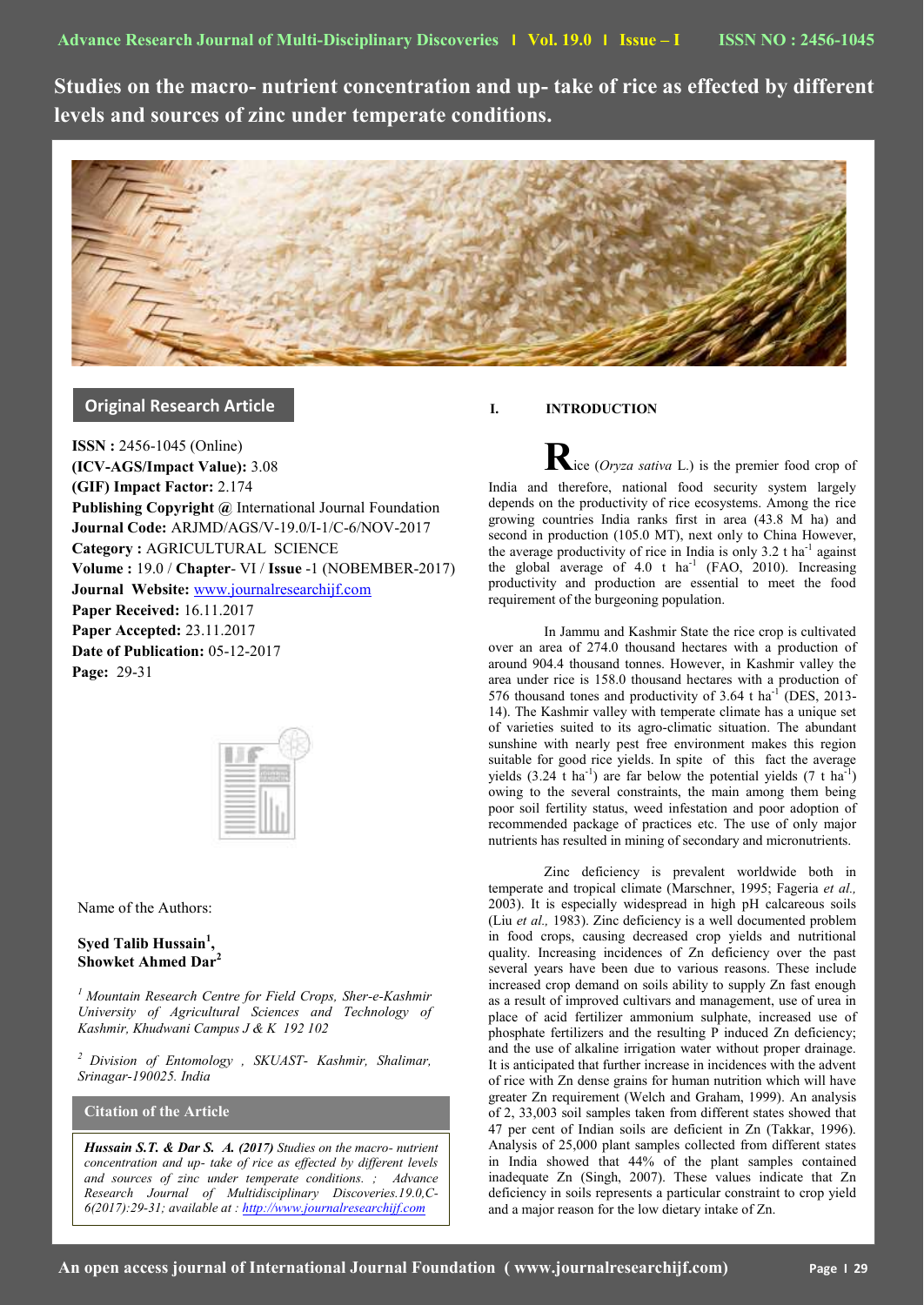Application of Zn fertilizers or Zn- enriched NPK fertilizers (agronomic biofortification) offers a rapid solution to the problem. In India, zinc deficiency is more widespread in the rice-wheat cropping system belt of north western India, which has high pH calcareous soils (Prasad, 2005; Prasad, 2006). Soil application of Zn increased grain Zn concentrations in various cereal crops by a factor of two to three, depending on species (Moraghan, 1994) and crop genotype (Singh, 1992). Soil type also influences the extent of increase in Zn concentration in grain as consequence of soil Zn fertilization. Soil low in CEC (Rengel and Graham, 1995) does not bind Zn well, leaving a relatively greater proportion of fertilizer Zn in the plant available form, thus allowing for a considerable increase in grain Zn concentration with an increase in Zn fertilization to 3.2 mg Zn  $kg^{-1}$  soil (up to 145 mg Zn  $kg^{-1}$  grain).

Response of rice to zinc has been reported by several workers in India (Singh and Abrol, 1986; Shivay *et al.,* 2008 a, b, c). The general recommendation for rice-wheat system in India is soil application of 10 to 25  $kg$  ha<sup>-1</sup> zinc sulphate heptahydrate (Takkar, 1996). Zn deficiency in cereal plants is a well-known problem that causes reduced agricultural productivity all over the world (Cakmak *et al*., 1999; Fageria *et al*., 2002).

Zinc is essential for several biochemical processes in the rice plant, such as cytochrome and nucleotide synthesis, auxin metabolism, chlorophyll production, enzyme activation and membrane integrity (Dobermann and Fairhurst, 2000). Although, a large number of studies are available on the role of soil and foliar applied Zn fertilizers in corrrection of Zn deficiency and increasing plant growth and yield (Mortvedt and Gilkes 1993; Rengel *et al*. 1999). Zinc can be directly applied to soil as both organic and inorganic compounds. Zinc sulfate  $(ZnSO<sub>4</sub>)$  is the most widely applied inorganic source of Zn due to its high solubility and low cost. Zinc can also be applied to soils in form of ZnO, Zn-EDTA and Zn-oxysulfate. Keeping in view the importance of zinc fertilization, a field experiment was conducted to study the nutrient up-take of rice as effected by different levels and sources of zinc under Kashmir valley conditions.

## **II. MATERIALS AND METHODS**

A field experiment was conducted at Mountain Research Centre for Field Crops, Khudwani of Sher-e-Kashmir University of Agricultural Sciences & Technology of Kashmir. The experimental site is situated in temperate zone of Jammu and Kashmir State between  $34^{\circ}$  N latitude and  $74^{\circ}$  E longitude at an altitude of 1560 m above mean sea level. Climatologically the experimental site was in mid altitude temperate zone characterized by hot summers and very cold winters with an average annual precipitation of 812 mm (average of past 20 years) most of which is received from December to April in the form of snow and rains. The experiment was conducted during kharif 2011 and 2012 on slity clay loam soil, neutral in pH(6.78), low in nitrogen(215 kgha<sup>-1</sup>), medium in available phosphorus( $14.2\text{kg}$  ha<sup>-1</sup>), and potassium( $205\text{kg}$  ha<sup>-1</sup>), and deficient in  $zinc(0.62mg \text{ kg}^{-1})$ . The rainfall received during crop- growing season, extending from May to October for 2011 and 2012 was 32mm and 60mm, respectively. The experiment comprised of two factors viz. 3 levels of zinc(3,6 and 9kg Zn ha-) and 5 sources of zinc(Zinc sulphate ,Zinc oxide, Zinc enriched urea, Zinc FYM incubated and Zn-EDTA and one absolute control (*i.e.* no zinc) was laid out in a Randomized Complete Block Design with three replications. Transplanting was carried out during 1<sup>st</sup> week of June; during both the years with three robust seedlings of 30 days old per hill were transplanted at a spacing of 15x15 cm. Marked ropes at equal distances were used to achieve square planting. Well decomposed farm yard manure (FYM)  $\omega$  10 t ha<sup>-1</sup> was applied to experimental sites at the time of lay out of the field. Full recommended dose of phosphorus and muriate of potash at the rate of 60 and 30 kg  $P_2O_5$  and  $K_2O$  ha<sup>-1</sup>,

respectively was uniformly applied to each plot as basal dose before transplanting the seedlings. Nitrogen  $\overline{a}$  120 kg ha<sup>-1</sup> was applied through urea with half as basal and remaining half in two equal splits i.e. tillering and panicle initiation stages. As per the treatments wherever zinc was to supplied through Zn enriched urea, the entire dose of N and Zn was supplied through the same. In the rest of the plots the N was supplied through urea. In the plots wherever the Zn was supplied through Zn incubated FYM, the recommended dose of FYM and Zn as per the treatments was applied through Zn incubated FYM. Recommended dose of FYM was applied in rest of the plots. As per treatment 5 cm depth of water was maintained upto semi dough stage. Irrigation was withheld for 5 days at pre- heading stage and before harvesting. Two hand weddings were done at 25 and 40 days after transplanting (DAT) for removal of weeds. Butachlor was applied  $@1.5$  kg  $a.i$  ha<sup>-1</sup>, 5 days after transplanting. Harvesting of crop was done immediately after physiological maturity i.e. at 20 per cent grain moisture content, leaving border and penultimate rows from all the sides of each plot. After recording the dry weight of pant samples(qha-1 ) collected from each plot, oven dried samples were grounded in Wileys mill and passed through 32 mesh sieve, both of grain and straw were grounded and subsequently used for chemical analysis. The data were statistically analysed for critical difference as per method described by Cochran and Cox (1963).

#### **III. RESULTS AND DISCUSSION**

**INTERNATIONAL JOURNAL FOUNDATION**

**JOURNAL** 

ERNATIONAL

FOUNDATION

**Nutrient concentration and up-take by grain and straw of rice :** The pooled data (Table 1) on N concentration of grain and straw of rice revealed that N concentration increased significantly with increase in zinc levels over control both in grain as well as in straw. Highest N concentration was obtained with 9kg Zn ha<sup>-1</sup> while least N concentration was recorded in control. Different Zn sources were equally effective in improving the nitrogen content both in grain and straw and therefore did not effect N content significantly. Nitrogen is reported to have a positive interaction with zinc. These findings corroborate the findings of Pooniya and Shivay (2011).

|                         |           | <b>NPK</b> concentration (%)<br>Grain<br><b>Straw</b> |           |           |           |           |
|-------------------------|-----------|-------------------------------------------------------|-----------|-----------|-----------|-----------|
| <b>Treatment</b>        | N         | P                                                     | K         | N         | P         | K         |
| Zinc levels $(kg ha-1)$ |           |                                                       |           |           |           |           |
| 3                       | 1.09      | 0.20                                                  | 0.19      | 0.54      | 0.13      | 1.36      |
| 6                       | 1.14      | 0.19                                                  | 0.21      | 0.60      | 0.12      | 1.41      |
| 9                       | 1.15      | 0.18                                                  | 0.21      | 0.65      | 0.11      | 1.42      |
| $SEm\pm$                | 0.02      | 0.01                                                  | 0.012     | 0.015     | 0.005     | 0.01<br>5 |
| $C.D$ ( $p \le 0.05$ )  | 0.035     | <b>NS</b>                                             | <b>NS</b> | 0.03      | <b>NS</b> | 0.03      |
| <b>Zinc sources</b>     |           |                                                       |           |           |           |           |
| Zinc sulphate           | 1.12      | 0.19                                                  | 0.20      | 0.58      | 0.13      | 1.38      |
| Zinc oxide              | 1.12      | 0.19                                                  | 0.20      | 0.62      | 0.12      | 1.39      |
| Zinc enriched urea      | 1.14      | 0.20                                                  | 0.20      | 0.64      | 0.12      | 1.40      |
| Zinc-FYM<br>incubated   | 1.12      | 0.19                                                  | 0.21      | 0.60      | 0.13      | 1.39      |
| Zn-EDTA                 | 1.13      | 0.20                                                  | 0.21      | 0.62      | 0.12      | 1.40      |
| $SEm\pm$                | 0.02      | 0.02                                                  | 0.01      | 0.025     | 0.01      | 0.02      |
| $C.D$ ( $p \le 0.05$ )  | <b>NS</b> | <b>NS</b>                                             | <b>NS</b> | <b>NS</b> | <b>NS</b> | <b>NS</b> |
| Control                 | 0.97      | 0.02                                                  | 0.16      | 0.43      | 0.14      | 1.29      |
| $SEm\pm$                | 0.03      | 0.02                                                  | 0.015     | 0.03      | 0.01      | 0.03      |
| C.D (Control vs Zn)     | 0.065     | <b>NS</b>                                             | 0.03      | 0.065     | <b>NS</b> | 0.055     |

## **Table 1: Effect of levels and sources of zinc on N, P and K content (%) in grain and straw of rice at harvest (Average of two years)**